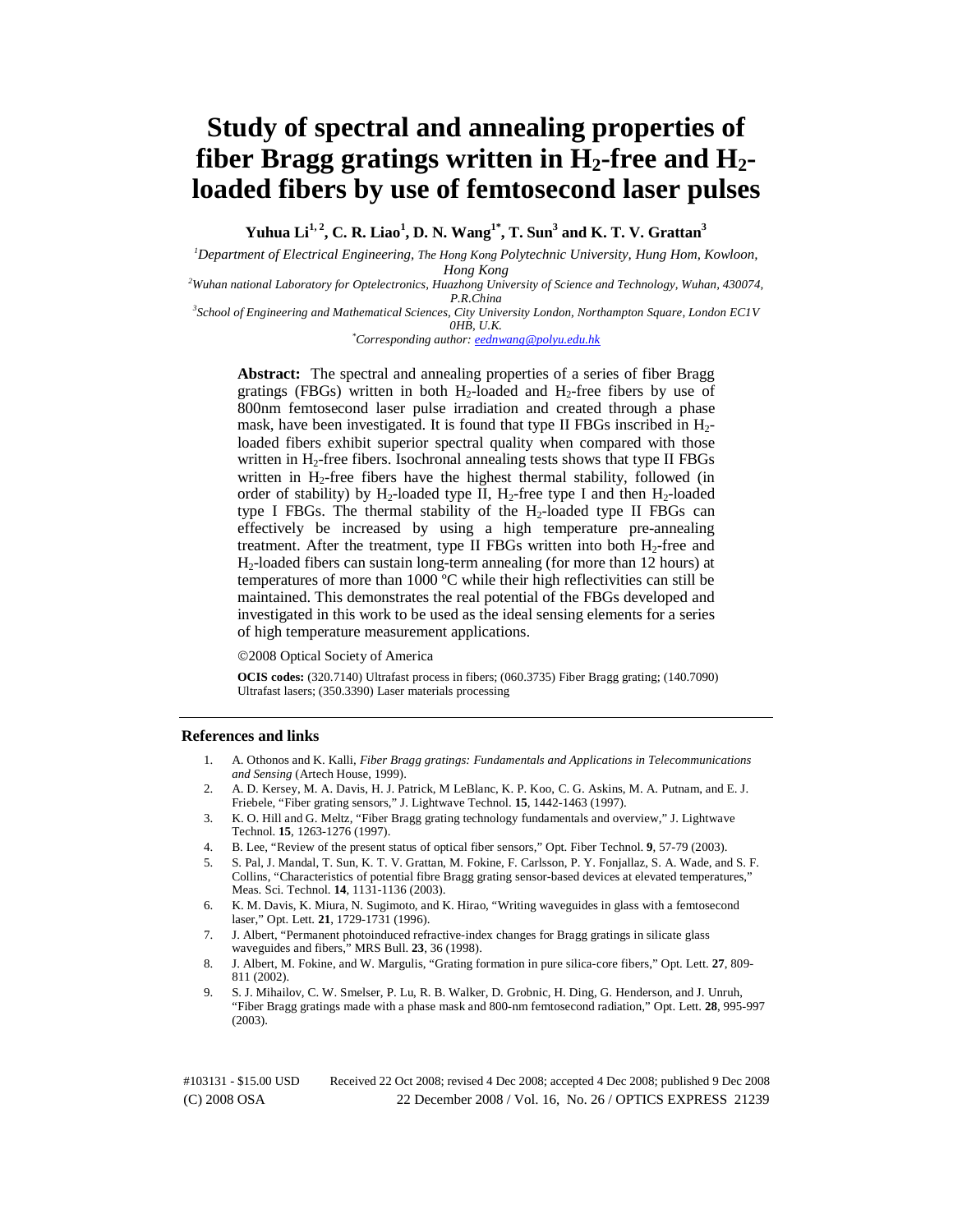- 10. K. A. Zagorulko, P. G. Kryukov, Y. V. Laronov, A. A. Rybaltovsky, E. M. Dianov, S. V. Chekalin, Y. A. Matveets, and V. O. Konpanets, "Fabrication of fiber Bragg gratings with 267 nm femtosecond radiation," Opt. Express **12**, 5996-6001 (2004), http://www.opticsinfobase.org/oe/abstract.cfm?URI=OPEX-12-24-5996.
- 11. S. J. Mihailov, C. W. Smelser, D. Grobnic, R. B. Walker, P. Lu, H. Ding, and J. Unruh, "Bragg gratings written in all-SiO2 and Ge-doped core fibers with 800-nm femtosecond radiation and a phase mask," J. Lightwave Technol. **22**, 94-100 (2004).
- 12. N. Groothoff, J. Canning, E. Buckley, K. Lyttikainen, and J. Zagari, "Bragg gratings in air–silica structured fibers," Opt. Lett. **28**, 233-235 (2003).
- 13. S. J. Mihailov, D. Grobnic, H. Ding, C. W. Smelser, and J. Broeng, "Femtosecond IR Laser Fabrication of Bragg Gratings in Photonic Crystal Fibers and Taper," IEEE Photon. Technol. Lett. **18**, 1837-1839 (2006).
- 14. C. W. Smelser, S. J. Mihailov, and D. Grobnic, "Hydrogen loading for fiber grating writing with a femtosecond laser and a phase mask," Opt. Lett. **29**, 2127-2129 (2004).
- 15. L. B. Fu, G. D. Marshall, J. A. Bolger, P. Steinvurzel, E. C. Mägi, M. J. Withford, and B. J. Eggleton, "Femtosecond laser writing Bragg gratings in pure silica photonic crystal fibres," Electron. Lett. **41**, 638- 639 (2005).
- 16. C. W. Smelser, S. J. Mihailov, and D. Grobnic, "Formation of Type I-IR and Type II-IR gratings with an ultrafast IR laser and a phase mask," Opt. Express **13**, 5377-5386 (2005), http://www.opticsinfobase.org/oe/abstract.cfm?URI=OPEX-13-14-5377.
- 17. D. Grobnic, C. W. Smelser, S. J. Mihailov, and R. B. Walker, "Long-term thermal stability tests at 1000 ºC of silica fibre Bragg gratings made with ultrafast laser radiation," Meas. Sci. Technol. **17**, 1009-1013 (2006).
- 18. P. Lu, D. Grobnic, and S. J. Mihailov, "Characterization of the Birefringence in Fiber Bragg Gratings Fabricated With an Ultrafast-Infrared Laser," J. Lightwave Technol. **25**, 779-786 (2007).
- 19. M. L. Aslund, N. Jovanovic, N. Groothoff, J. Canning, G. D. Marshall, S. D. Jackson, A. Fuerbach, and M. J. Withford, "Optical loss mechanisms in femtosecond laser written point-by-point fibre Bragg gratings," Opt. Express **16**, 14248-14254 (2008), http://www.opticsinfobase.org/oe/abstract.cfm?URI=oe-16-18-14248.
- 20. C. W. Smelser, D. Grobnic, P. Lu, and S. J. Mihailov, "High temperature stable Type I IR ultrafast induced FBGS," ECOC, Brussels, Belgium, 21-25 Sept. 2008.
- 21. J. Canning and S. Bandyopadhyay, "Fibre Bragg Grating Sensor for High Temperature Application," In Australian Conference on Optical Fibre Technology (ACOFT) & Opto-Electron. Commun.Conference (OECCC), Darling Harbour, Sydney, Australia, 2008.
- 22. B. Zhang and M. Kahrizi, "High-temperature resistance fiber Bragg grating temperature sensor fabrication," IEEE Sens. J. **7**, 586-591 (2007).
- 23. J. Canning, "Fibre gratings and devices for sensors and lasers," Laser Photon. Rev. **2**, 275-289 (2008).

# **1. Introduction**

Fiber Bragg gratings (FBGs) have many applications in optical fiber communication systems and also in optical fiber sensors [1-5]. They are usually fabricated by use of UV laser irradiation which is based on a single-quantum photochemical mechanism and the refractive index modulation thus produced critically depends on the intrinsic photosensitivity of the fiber materials. The gratings fabricated in this way often exhibit poor stability at high temperatures, of more than 500 °C. In recent years, optical devices fabricated by use of femtosecond laser pulse irradiation have attracted considerable attention and scientific interest for a number of potential applications. This method involves a multiphoton absorption process which can induce a local refractive index change, ranging from  $10^{-5}$  to  $10^{-2}$ , even in non-photosensitve transparent materials [6-8]. As a result, FBGs have been successfully written in various types of optical fibers, and their characteristics have been examined [7-20]. Varying the laser intensity used to inscribe the gratings result in both type I-IR and type II-IR FBGs (where the IR suffix denotes the use of light from an infra red (IR) laser in the grating formation) being obtainable [16] and thermal stability tests carried out demonstrate that type II-IR FBGs exhibit excellent stability above 1000 ºC. This very positive result for a number of fiber sensor applications is likely the result of a nonlinear self-focusing process where ultra high peak power locally affects the glass structure [17]. However, the type II-IR FBGs written in nonphotosensitive fibers have poor spectral quality as the "damage" region produced by the ultrafast laser exists not only in the core but also in the cladding.

In the work, the spectral and annealing properties of FBGs written in both  $H_2$ -free and  $H_2$ loaded fibers by use of 120 fs, 800 nm laser pulses, through a phase mask, have been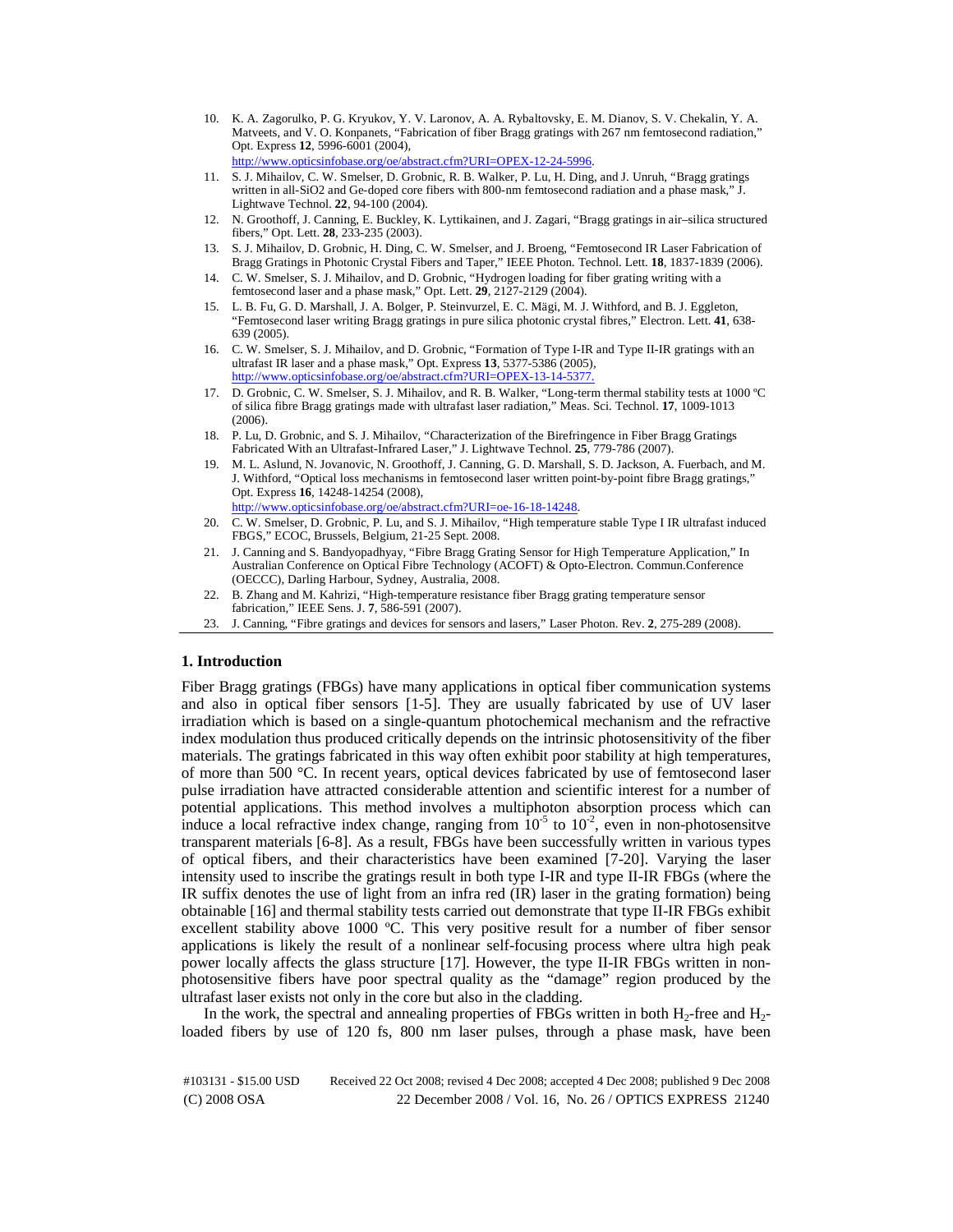investigated. It is found that type II-IR gratings inscribed in  $H_2$ -loaded fibers exhibit better spectral quality than those written in  $H_2$ -free fibers. Moreover, the stability of the type II-IR gratings can be substantially increased at a very high temperature (of more than 1100 ºC) if a pre-annealing treatment is implemented, thereby making them ideal sensor elements for very high temperature monitoring applications.

# **2. Experimental setup**

The experiment to write the gratings investigated in this work was performed using of a Ti: sapphire laser system consisting of an oscillator (Mai Tai) and an amplifier (Spitfire Pro). The amplified Ti: sapphire laser emits pulses of 120 fs with linearly polarized light at a central wavelength of approximately 800 nm (TEM $_{00}$  spatial mode, repetition rate of 1 kHz) and a 1/e Gaussian beam radius  $\omega_0 = 2mm$ . The maximum pulse energy of the laser output was  $\sim 1$  mJ, which could be attenuated by rotating a half waveplate followed by a linear polarizer. The laser beam was focused using a cylindrical lens with a focal length of 60mm through a silica phase mask into the fiber. Considering the case of Gaussian beam optics, the width of the focal spot size would thus be 7.6 $\mu$ *m* which may be calculated using  $\omega \approx \lambda f / \pi \omega_0$ , where  $\lambda$  is the wavelength, *f* is the focal length of the focusing lens, and  $\omega_0$  is the incident beam diameter. As no extra apodization technique was used for the Gaussian profile beam, the exposure was not uniform.

The phase mask used in this series of experiments (Ibsen Photonics) was optimized for 800 nm illumination, with the first-order diffraction efficiency of 72.8 %. The diffraction angle for 800 nm light was  $48.33^{\circ}$ , so the regions of the  $\pm 1$  order beams overlapped coherently within the distance up to  $0.36$  mm from the phase mask. Since  $\sim 20.6$  % of the zeroth order diffraction cannot be blocked, partial annealing occurs during the growth of the grating.

H2-loaded SMF-28 fibers used in the work reported were loaded with hydrogen (at a temperature of 85 ºC and a pressure of 3000 psi (approximately 200bar)) for 24h. During the grating inscription, the fiber was positioned in close proximity to the phase mask (being within a distance about 300  $\mu$ m) by use of a high-precision four-axis translation stage. The laser focus was adjusted in a way that allowed the beam to enter the fiber core to ensure the efficient grating inscription.

The annealing properties of the fabricated gratings were studied by inserting the fiber into an ISOTHERMAL PEGASUS <sup>PLUS</sup> 1200 tube furnace, which created the temperature range that was used of between 150 and 1200 °C (with stability of between  $\pm$  0.05 to  $\pm$  0.2 °C). Along with a standard (reference) probe, gratings were loosely placed into the isothermal enclosure (a metal block) so that no external stresses were applied to the grating. The temperature in close proximity to the grating was monitored using a thermocouple probe. The annealing test was performed on ambient air, and the reflection spectrum of the grating, monitored during the annealing process, was measured by use of a super wideband light source (Amonics ALS-CWDM-FA) and an optical spectrum analyzer (YOKOGAWA AQ6319) with a resolution of 0.02 nm.

### **3. Results and discussion**

The results of the tests carried out on the series of gratings fabricated as discussed above are now considered. It was found that there were two distinct intensity thresholds for grating inscription in  $H_2$ -free SMF-28 fibers, corresponding to creating type I-IR and type II-IR FBGs respectively [9]. In the experiments undertaken, two different intensity thresholds for FBG inscription also were observed in  $H_2$ -loaded SMF-28 fiber and the FBGs thus fabricated possessed different features in terms of their spectral quality and thermal stability.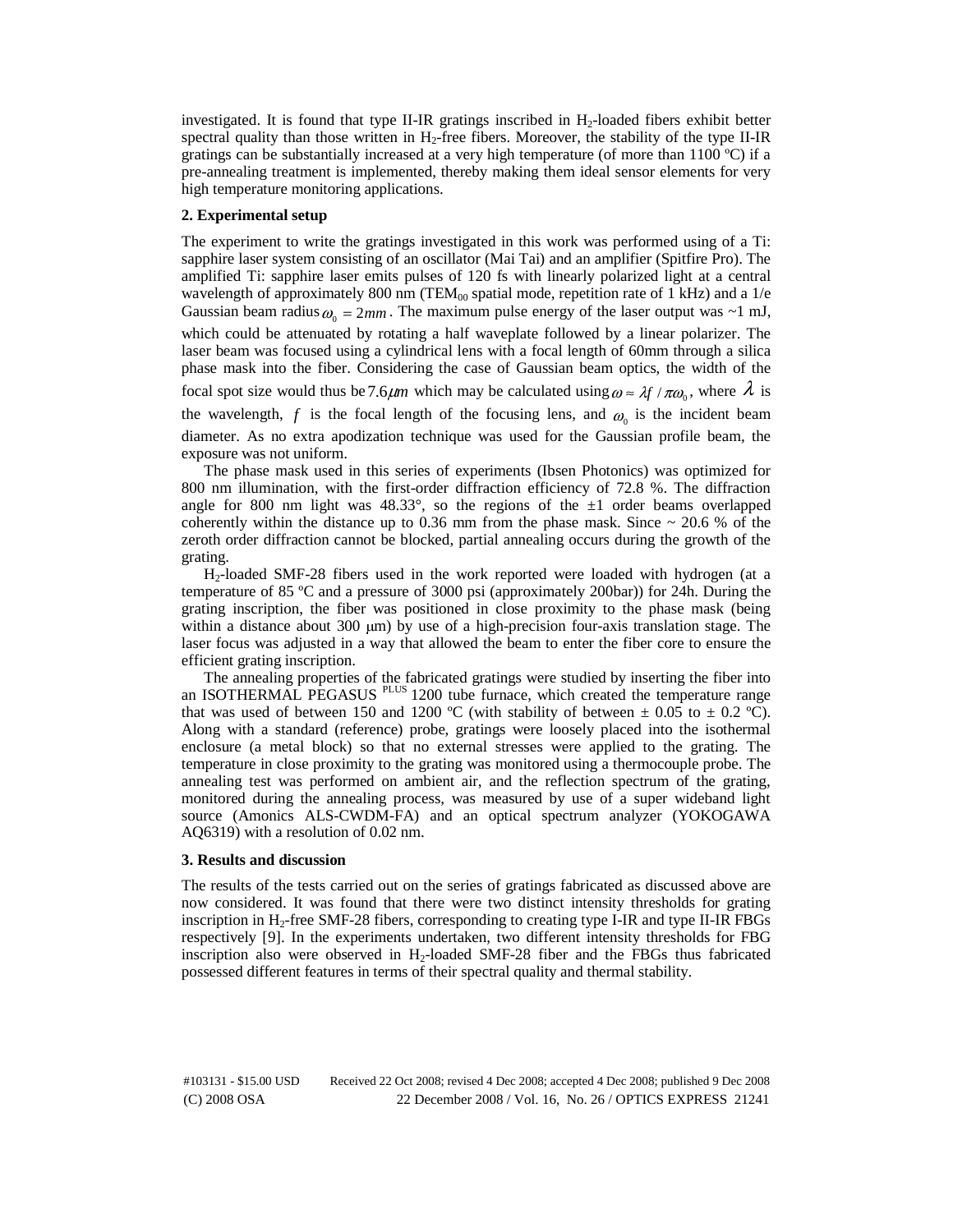# *3.1 FBG inscription results*

In this work, type I-IR and type II-IR FBGs have been fabricated in both  $H_2$ -free and  $H_2$ loaded SMF-28 fibers by use of 120 fs, 800 nm femtosecond pulses, irradiating the fiber through a phase mask, and the corresponding threshold intensities and the exposure dose required are shown in Table 1. The typical reflection spectra of the FBGs obtained are presented in Fig. 1.



Table 1. Experimental results of irradiation of several fibers with 120 fs, 800 nm laser pulses

Fig. 1. Reflection spectra of the FBGs fabricated (a) in a H<sub>2</sub>-free SMF-28 fiber with 350  $\mu$ J pulse energy; (b) in a H<sub>2</sub>-free SMF-28 fiber with 550  $\mu$ J pulse energy; (c) in a H<sub>2</sub>-loaded SMF-28 fiber with 150 μJ pulse energy; (d) in a H<sub>2</sub>-loaded SMF-28 fiber with 500 μJ pulse energy.

A type I-IR FBG with reflectivity of 10 dB, spectral bandwidth of 0.45 nm and an out-ofband insertion loss of  $< 0.1$  dB was inscribed in the H<sub>2</sub>-free SMF-28 fiber with the pulse energy of 350  $\mu$ J (intensity of about  $8.4 \times 10^{12} W/cm^2$ ) and  $\sim$ 20 min exposure time, i.e. about 1.2 million pulses, (as shown in Fig. 1(a)). Assuming a uniform FBG (of 4 mm length), the corresponding amplitude of the refractive index modulation in the fiber core was estimated to  $be \Delta n_{i,j} = 4.2 \times 10^{-4}$ . When the pulse energy was increased, type II-IR FBGs were fabricated in this same fiber by the use of a pulse energy of 550  $\mu$ J (an intensity of about 1.32×10<sup>13</sup>W/*cm*<sup>2</sup>) and using several seconds exposure time (as shown in Fig. 1(b)), the FBG obtained exhibited the reflectivity of 13.2 dB, an out-of-band insertion loss of  $\sim$  5 dB and a 3dB bandwidth of  $\sim$ 0.98 nm. Under similar exposure conditions, type I-IR and type II-IR FBGs were also written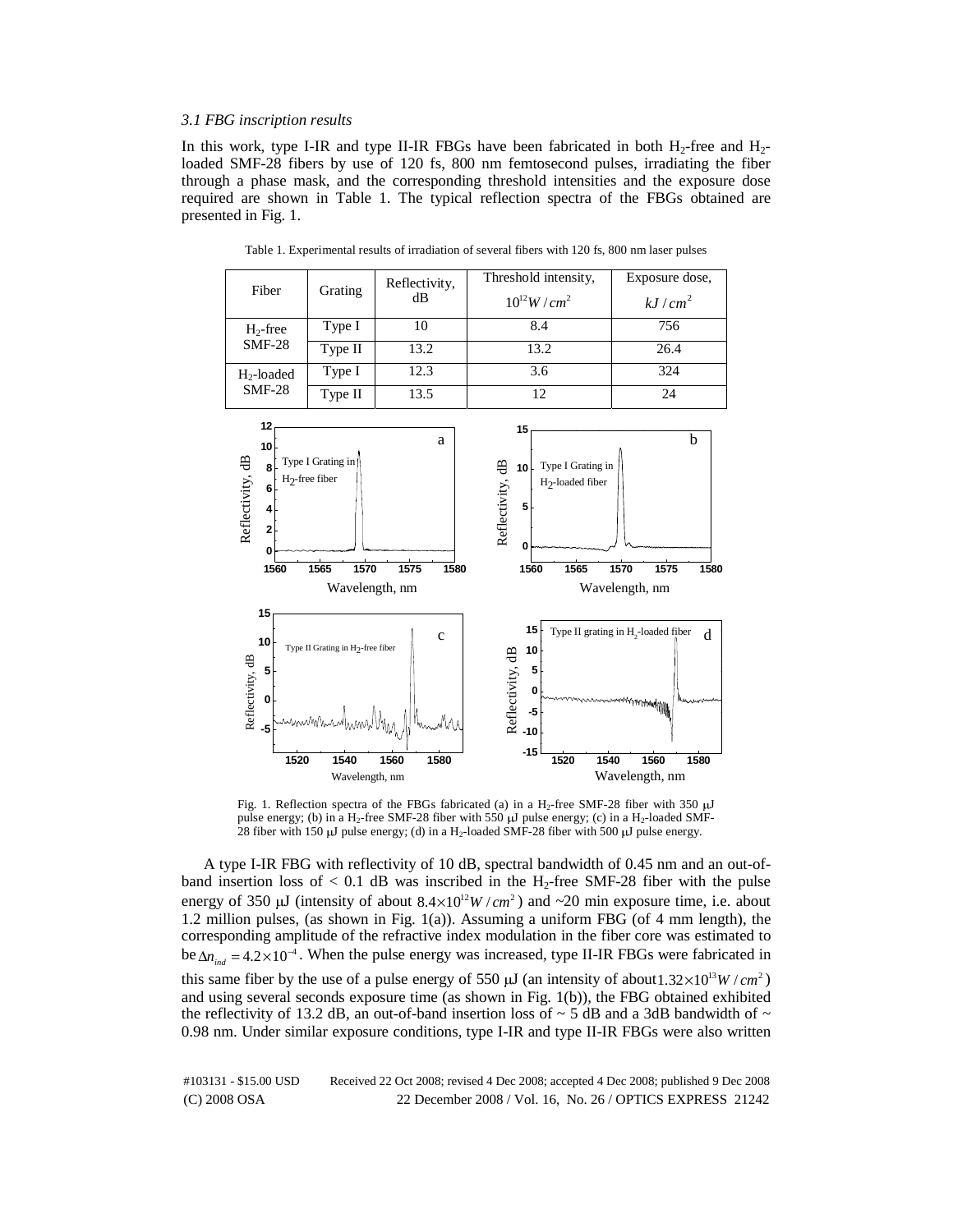in H<sub>2</sub>-loaded fibers with a pulse energy of 150 and 500  $\mu$ J (as shown in Figs. 1(c) and (d) respectively). Hydrogen loading results in a dramatic enhancement of the photosensitivity of the Ge-doped fibers, which leads to a significantly lowering of the grating writing threshold. The 3dB bandwidth of the type II-IR gratings was observed to increase from 0.42 nm (type I-IR grating) to 0.88 nm, this being due to the reduction in the effective length of the grating [16]. The low out-of-band insertion loss was observed to be  $\sim$  3 dB.

The relatively poor quality of the reflection spectra of the type II-IR FBGs may result from the strong coupling into the cladding modes due to the non-uniform refractive index change across the core, which originates from the multiple-beam interference produced by the femtosecond pulses focused on the fiber through the phase mask. However, the type II-IR FBGs written in H<sub>2</sub>-loaded fibers (as shown in Fig.  $1(d)$ ) still have better spectral quality than those in the  $H_2$ -free fibers, which is probably related to the enhanced photosensitivity of the fiber core and the relatively small laser intensity employed. The dominant mechanism for inscription of FBGs using IR femtosecond radiation is widely thought to result from the multiple-photon absorption [7-9], which would not happen unless the laser pulse intensity is high enough to reach the threshold. In the case of doped fibers, material modification would only occur in the core by adjusting the pulse intensity precisely if the multiple-photon ionization (MPI) threshold in the core was lower than that in the cladding [14]. Hydrogen loading can greatly improve the absorption of laser energy in the core region, which leads to a lower MPI threshold of the core. As a result, the structural modifications or damage caused is mainly located in the fiber core region and little effect is seen beyond the core-cladding interface.

With precise alignment of the system, type II-IR FBGs can be fabricated in both  $H_2$ -free and  $H_2$ -loaded fibers using a laser pulse exposure of a few seconds (about several thousand pulses), as the large refractive index modulation caused happens quite rapidly. However, it is difficult to determine an accurate value of the time required for grating formation as the grating growth is sometimes accompanied by the erasure [10].

#### *3.2 Annealing and temperature sensitivity results*

The thermal stability of the FBGs written using the femtosecond laser pulses is dependent on the inscription conditions, most notably the pulse duration, the pulse energy and the fiber alignment [11, 16-17]. In general, type I-IR and type II-IR FBGs show better thermal stability when compared with that obtained from UV induced gratings, typical of excimer lasers. In particular, type II-IR FBGs can sustain high temperatures up to 1000 °C while maintaining a high reflectivity due to the thermally ultrastable defects produced by the high intensity laser pulses [17]. However the exact mechanism of type II gratings formation under high-intensity IR excitation is still unknown.



Temperature, <sup>o</sup>C

Fig. 2. Short-term annealing study of FBGs written in two types of fibers. (a) in a H<sub>2</sub>-free fiber with 350 μJ pulse energy; (b) in a H<sub>2</sub>-free fiber with 550 μJ pulse energy; (c) in a H<sub>2</sub>-loaded fiber with 150  $\mu$ J pulse energy; (d) in a H<sub>2</sub>-loaded fiber with 500  $\mu$ J pulse energy.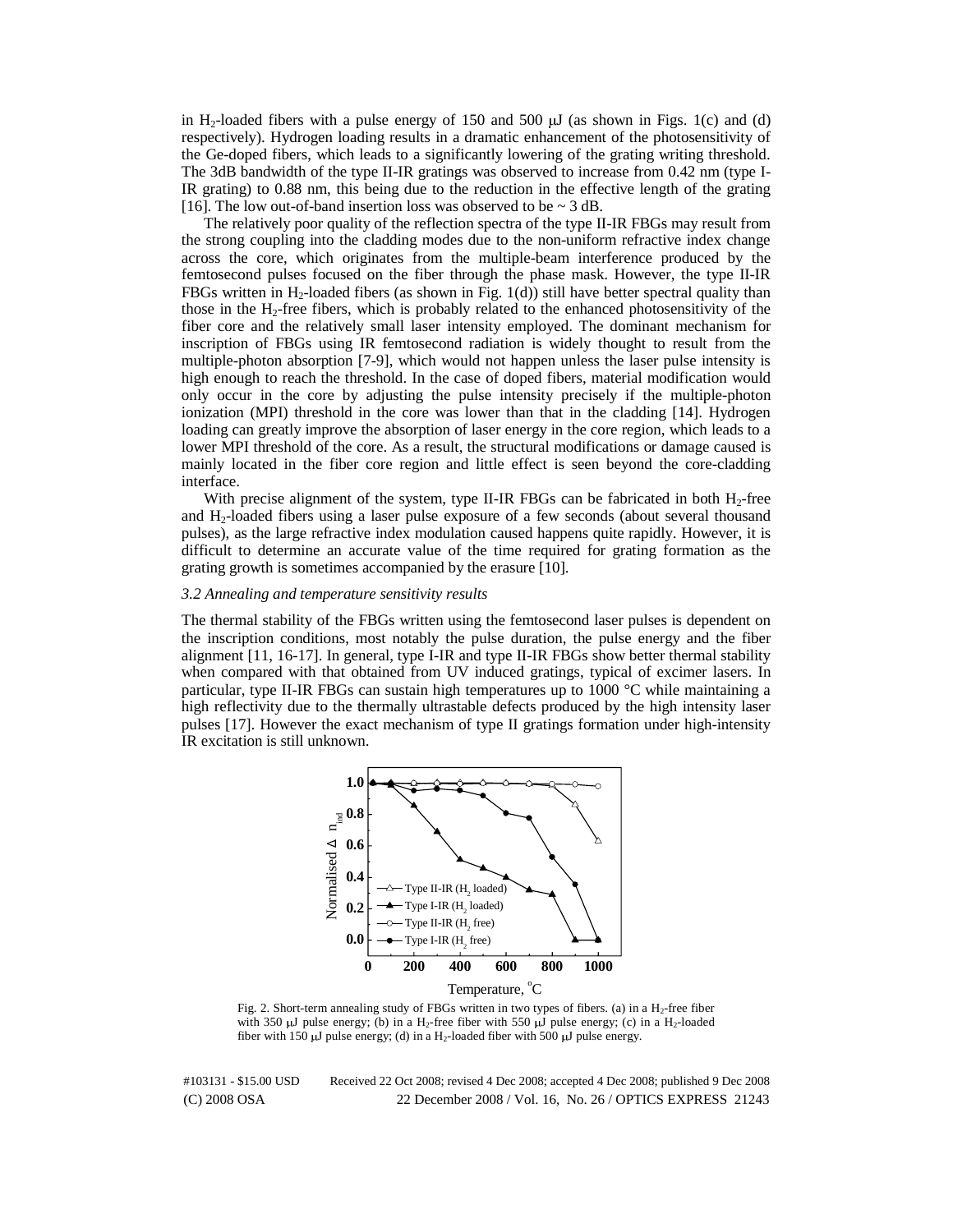In the experiments carried out, the thermal stability of the FBGs obtained in both H<sub>2</sub>loaded and H<sub>2</sub>-free SMF-28 fibers were characterized by the isochronal annealing approach. The decay in the grating reflectivity can be represented more scientifically in terms of the decay in the refractive index modulation of the gratings written into these fibers [5]. Fig. 2 shows the variation of the normalized refractive index modulation  $\Delta n_{ind}$  when the fibers were subjected to short-term thermal exposure (30 min at each temperature) at 100 °C, 200 °C and then progressively to 1000 °C with a temperature increment of 100 °C.

When the temperature is increased, it was observed that in both  $H_2$ -free and  $H_2$ -loaded fibers, type II FBGs were more thermally stable than type I FBGs. It was observed particularly that type II-IR FBGs written in  $H_2$ -free fibers had the highest thermal stability, this being followed by  $H_2$ -loaded type II FBGs and then  $H_2$ -free type I FBGs.  $H_2$ -loaded type I gratings had the poorest thermal stability. A 50% decrease of the normalized  $\Delta n_{\alpha}$  was reached at temperatures of 400 °C and 800 °C, for the H<sub>2</sub>-loaded and the H<sub>2</sub>-free SMF-28 fibers, respectively. In particular, the stability of the  $H_2$ -loaded FBGs was seen to decrease rapidly and the grating completely disappeared when the temperature approached to 900 ºC. In summary, type I-IR FBGs can be easily fabricated (especially in hydrogenated fibers), have high spectral quality and good reproducibility but they have relatively low thermal stability. The index change induced in type I-IR gratings is likely due to the highly nonlinear defect formation resulting from a multi-photon absorption process. These defects, like those associated with type I-UV exposures, can be annealed out below the glass transition temperature. However, an increase of the type II grating strength with temperature was not observed in both  $H_2$ -free and  $H_2$ -loaded samples, this result being different from that reported in References [17] and [18]. This is probably caused by the phase mask used, which was not zeroth order suppressed and it was estimated that ~22 % of the zeroth order diffraction could not be blocked. Such a zeroth order diffraction beam created an annealing effect during the growth of the grating and as a result, the "weakly" induced index change was annealed out under conditions where the irradiation time was sufficiently long.

While type I FBGs created by IR pulses due to multi-photon absorption were almost erased as the temperature exceeded 900 ºC, the type II FBGs revealed ultra-high thermal stability. Type II-IR gratings written in  $H_2$ -loaded fibers were almost unaffected by thermal exposure at temperatures of up to 800  $^{\circ}$ C as were those written in H<sub>2</sub>-free fibers. Above this a portion of the refractive index change of this grating was annealed out, resulting in a degradation of grating reflectivity from  $\Delta n_{ind} = 1.7 \times 10^{-3}$  to  $1.2 \times 10^{-3}$  within a few minutes of the temperature reaching 900 ºC. This was probably due to a large portion of the initial total index change coming from an annealable index change rather than a permanent damage type index change  $[17]$ . However the type II-IR gratings written in  $H_2$ -free fibers remained stable at temperatures up to 1000 ºC because of their ultra-stable local damage structure.

It can also be observed from Fig. 2 that the FBGs fabricated in  $H_2$ -free fibers have relatively good thermal stability, and the type I-IR FBGs can sustain temperatures of 500 ºC with 96 % of its initial  $\Delta n_{ind}$  remaining, showing an almost negligible decay rate while type II-IR FBGs can retain more than 98 % of its initial  $\Delta n_{ind}$  after a 30 min exposure at a temperature of 1000 ºC.

The short-term annealing test described above shows that type II-IR gratings written in both H<sub>2</sub>-free and H<sub>2</sub>-loaded fibers are extremely stable below 800 °C. A long-term thermal stability test for type II-IR gratings was also carried out by heating the gratings to 700 ºC and then they were kept at that temperature for 12 hrs. The results obtained show that there was almost no degradation of the grating strength in both of the fibers. The gratings were subsequently heated to 1000  $^{\circ}$ C (and remained at that temperature for 12 hrs) with the evolution of the grating reflectivity and the resonant wavelength being recorded, as shown in Figs. 3(a) and 3(b). The calculated  $\Delta n_{ind}$  determined from the reflection spectra are plotted as a function of annealing time. It can be noted that the thermal stability of the  $H_2$ -loaded type II-IR FBGs are substantially increased over the high temperature range considered arising from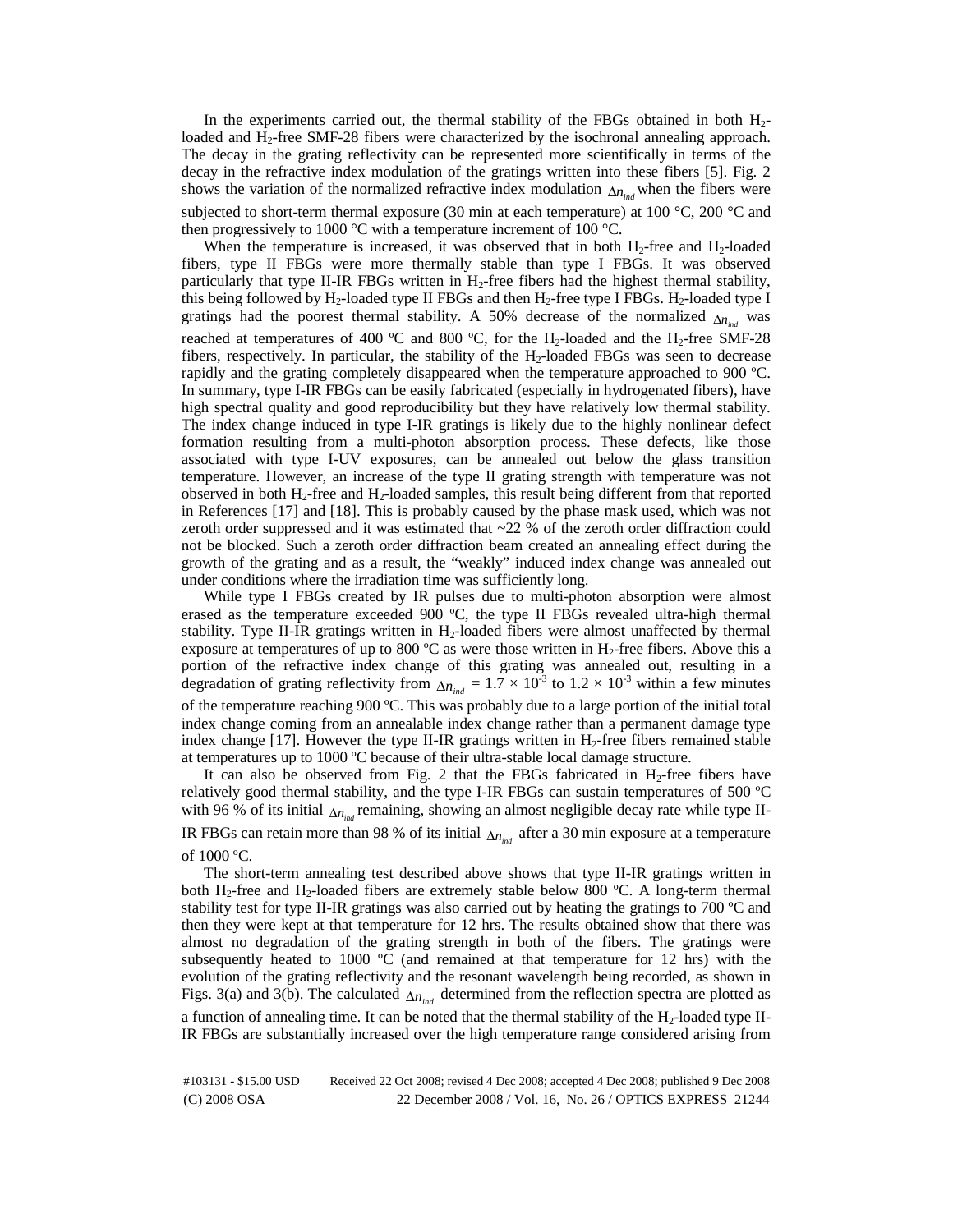the 700 ºC annealing treatment and thus could sustain high temperature of up to 1000 °C. After 12 hours, there was only a slight degradation of the grating strength for the duration of the test. This property is similar to that of type R (regenerated) gratings created during high temperature annealing of type I gratings [21, 22]. However, the tested gratings are indeed type II "damage" gratings in  $H_2$ -loaded fibers (the damage morphology of the fiber cross section in the grating region has been observed during the experimental work). In the experiment carried out here, the resonance wavelength was also measured each hour during the annealing process, and shown to be approximately constant regardless of the annealing time at 1000 ºC (as shown in Fig. 3(b)). A closer look at this figure (the insert) reveals the slow drift toward longer wavelengths for both H<sub>2</sub>-free and H<sub>2</sub>-loaded gratings and that the former varied rapidly.



Fig. 3. Isothermal evolution of the reflection and resonant wavelength of type II-IR FBGs inscribed in non-hydrogenated and hydrogenated fibers over a 12 h period at 1000 °C annealing followed by  $4$  h cooling. (a) the response in terms of reflectivity; (b) the wavelength drift response.

Type II-IR gratings are created when the laser intensity is greater than the damage threshold of the particular glass, an effect which is similar to that in type II-UV "damage" gratings. Since a high pulse intensity can be provided, the total stress relief obtained through local fracture enables an ultra stable grating structure. The accurately localized damage can also produce gratings with high spectral quality [19, 23]. In addition, the large local refractive index change leads to filamentation which arises in part from self focusing effects by the generated plasma and can be used to prevent collateral damage, which is more familiar from the use of long pulse lasers [23].

The evolution of the reflectivity and the resonant wavelength of type II-IR FBGs inscribed in both  $H_2$ -free and  $H_2$ -loaded fibers can also be observed during the annealing process. Fig. 4 demonstrates the reflection spectra at the beginning and the end of the long-term annealing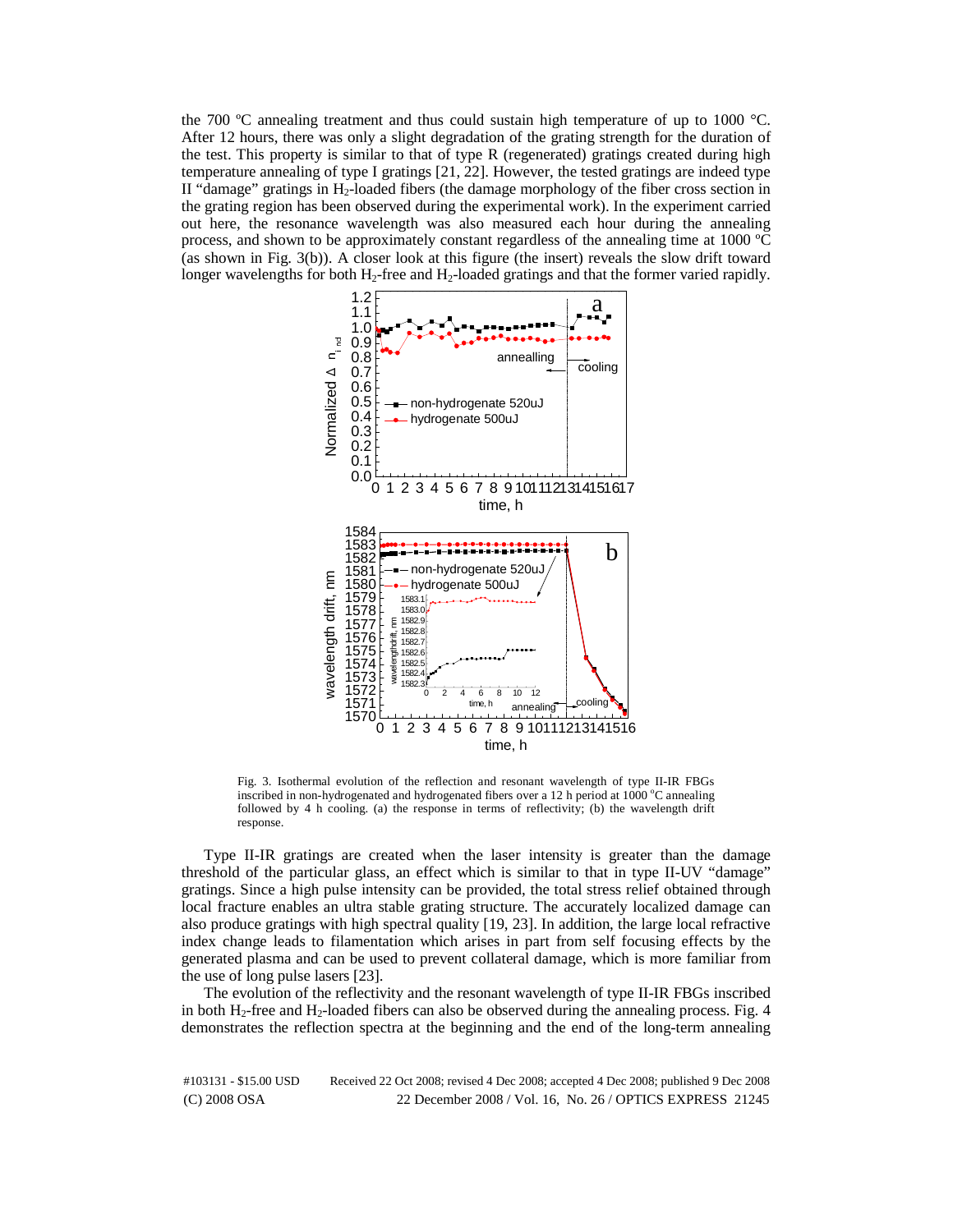process at 1000 °C, along with the original spectra both at room temperature and then after 4 hrs cooling. The spectral quality for both gratings was found to be greatly improved arising from the high temperature annealing treatment. The reason for this is that the thermally activated defects induced by the high intensity pulses are annealed out, leaving a very smooth interface between the structurally altered region and the unaffected region within the material.



Fig. 4. Spectral evolution of Type II-IR FBGs inscribed in (a) non-hydrogenated and (b) hydrogenated fibers at the four times shown during the annealing process.

In the next stage of the investigation, the temperature was subsequently increased beyond 1000 ºC and stabilized at 1150 ºC. The gratings, however, were gradually erased, as expected, during this very high temperature heat-treatment process. Type II-IR FBGs inscribed in the hydrogenated fibers decayed rapidly and disappeared within several minutes, while the H2 free FBGs decreased relatively slowly and the corresponding spectral response was recorded in Fig. 5. The FBG written in the  $H_2$ -free fiber decreased rapidly and reached zero dB after a period of 442 min. It should be noted that the grating was not completely erased as there was  $\sim$  5 dB insertion loss of the grating (seen from the insert in Fig. 5(a)). The Bragg resonance  $\lambda_{Braee}$  of the grating shifted slowly towards a shorter wavelength with annealing time (as shown in Fig. 5(b)), which coincided with the grating decay. However, the shift was not monotonic and fluctuations in the resonance wavelength were observed during the annealing process.  $\lambda_{Bragg}$  is related to the effective index and the grating period, both of which change with the temperature: however their high temperature behavior is still not well understood.

# **4. Conclusion**

Different types (type I-IR and type II-IR) of FBGs have been fabricated in both  $H_2$ -free and H2-loaded SMF-28 fibers by use of 800 nm femtosecond laser pulses, illuminating through a phase mask. The temperature sustainability and the spectral characteristics of the FBGs thus created were examined in some detail and cross-compared. It was found that type II-IR FBGs inscribed in H2-loaded fibers exhibit better spectral quality when compared with gratings written in  $H_2$ -free fibers, a result which probably arises due to the fact that the structural change is confined to the Ge-doped core region of the fiber. Furthermore, the stability of type II-IR FBGs written in H2-loaded SMF-28 fibers is substantially increased at the high temperature considered through pre-annealing heat treatment at 700 °C and the highest temperature reached before erasing is 1150 ºC, a similar result to that for type II FBGs written in H<sub>2</sub>-free fibers. A permanent drift of the central wavelength at a temperature of 1150 °C is observed along with a very significant reduction of the grating strength. The long-term annealing test undertaken demonstrates the high potential of type II-IR FBGs to be used as fiber optic sensing elements well suited to applications where very high temperatures (up to 1100 °C) are experienced.